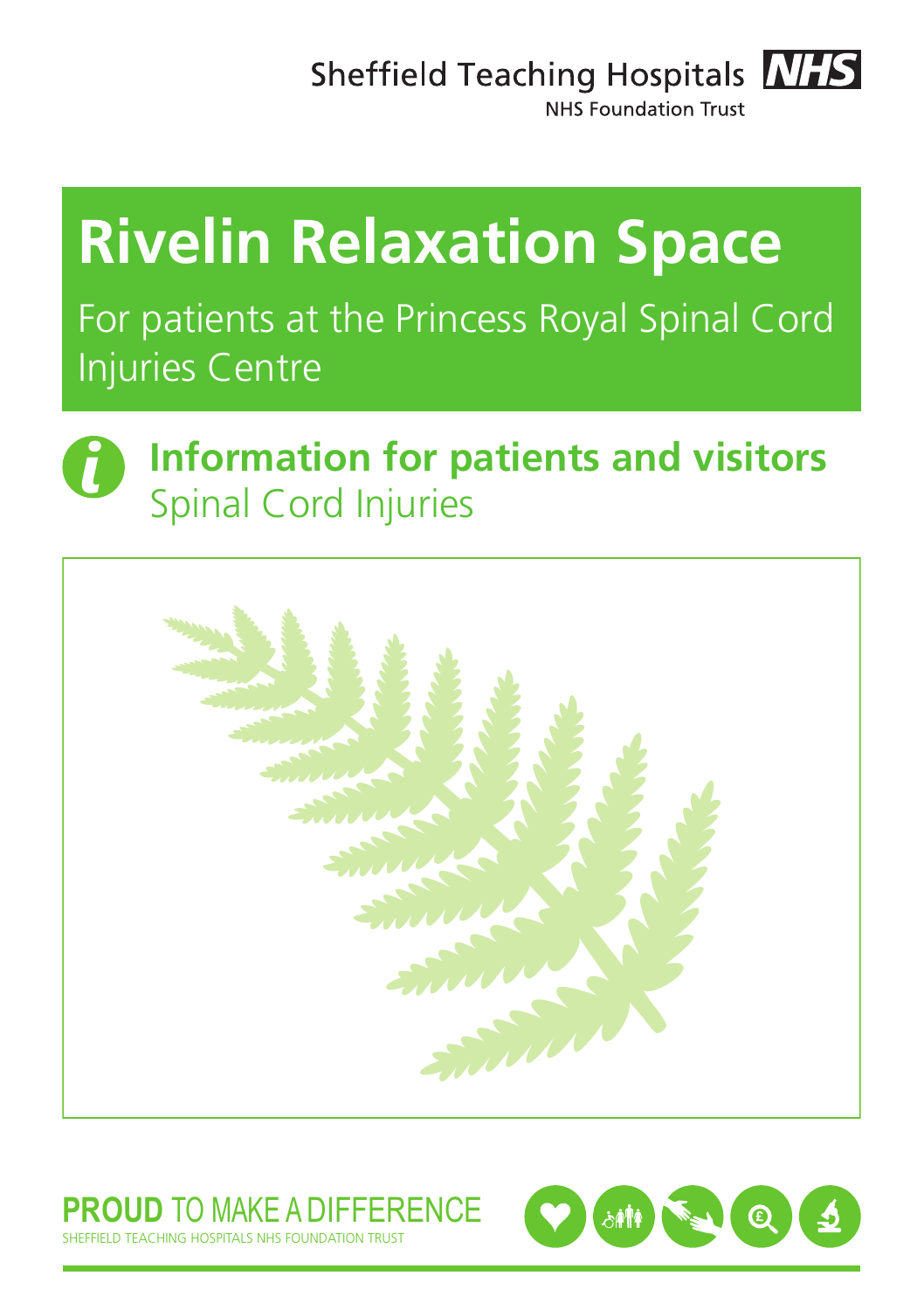

#### **Introduction**

#### **What is a sensory / relaxation space?**

Sensory rooms are specially designed environments which give users the option to reduce stimulation, relax, or create a range of sensory experiences. They are used for the purposes of relaxation, therapy or stress reduction.

Our sensory room, 'Rivelin', has been designed to be used by people of a range of ages (16 years plus), with different levels of physical ability, either in a wheelchair or in their hospital bed.

The room has been funded by Sheffield Hospitals Charity, through fundraising and donations from staff members, patients, relatives, partner organisations and members of the public.

#### **Important principles**

**Safety** – Rivelin Relaxation Space should always be a place that feels safe and relaxing.

**Choice** – The environment set-up should always be your choice i.e. relaxing or stimulating.

**Freedom** – You should always have the freedom to leave the room or stop the activity at any time.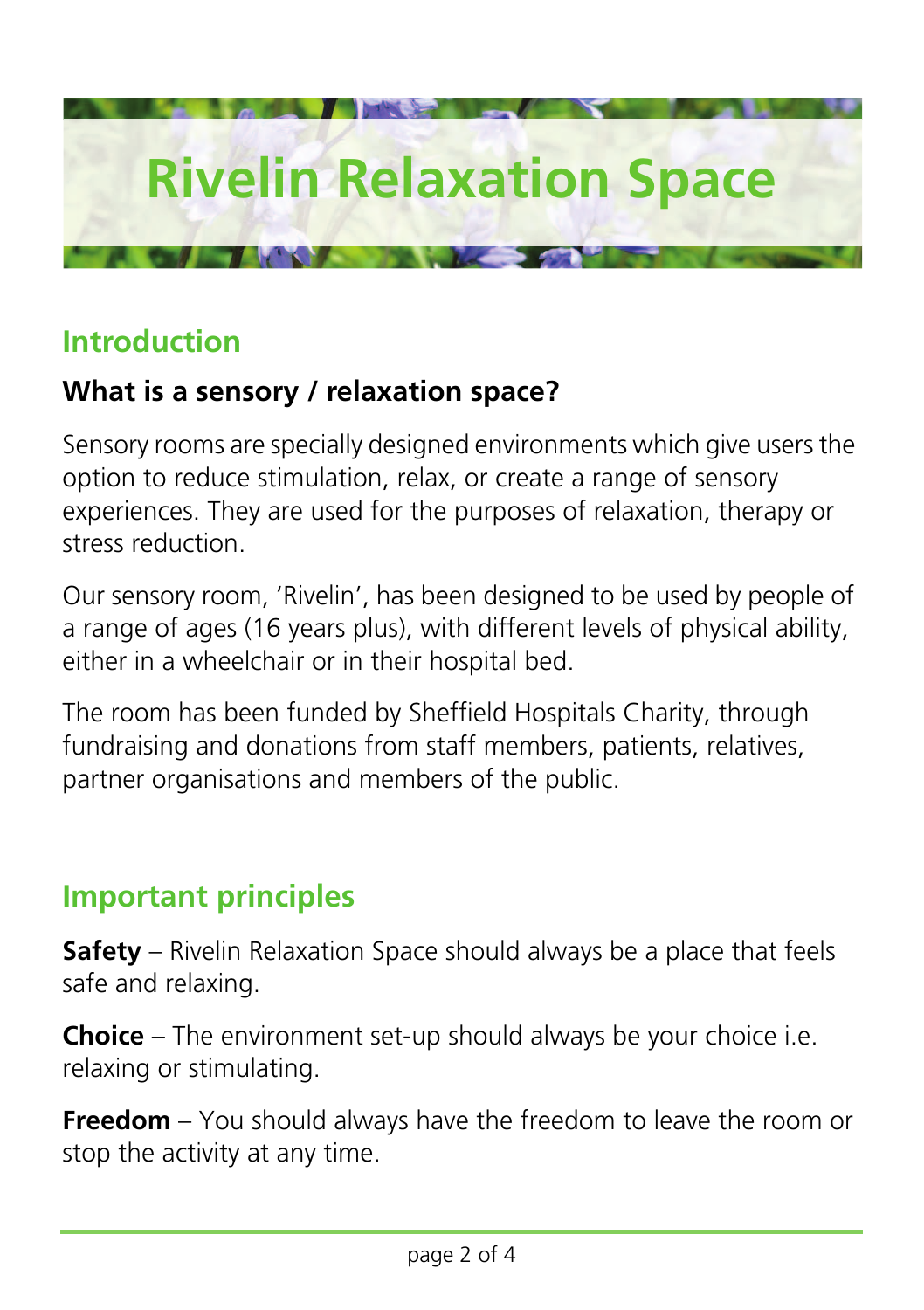## **Where is the room located?**

Rivelin Relaxation Space is located on ward Osborn 2, in Osborn Building, Northern General Hospital.

It is labelled as Rivelin Relaxation Space on the door.



### **How can I use the room?**

The room is for use by current inpatients on Osborn 1, 2 and 3 at The Princess Royal Spinal Cord Injuries Centre.

If you are interested in using Rivelin Relaxation Space, please speak to a member of staff in the Nursing, Therapy Services or Psychology team for more information.